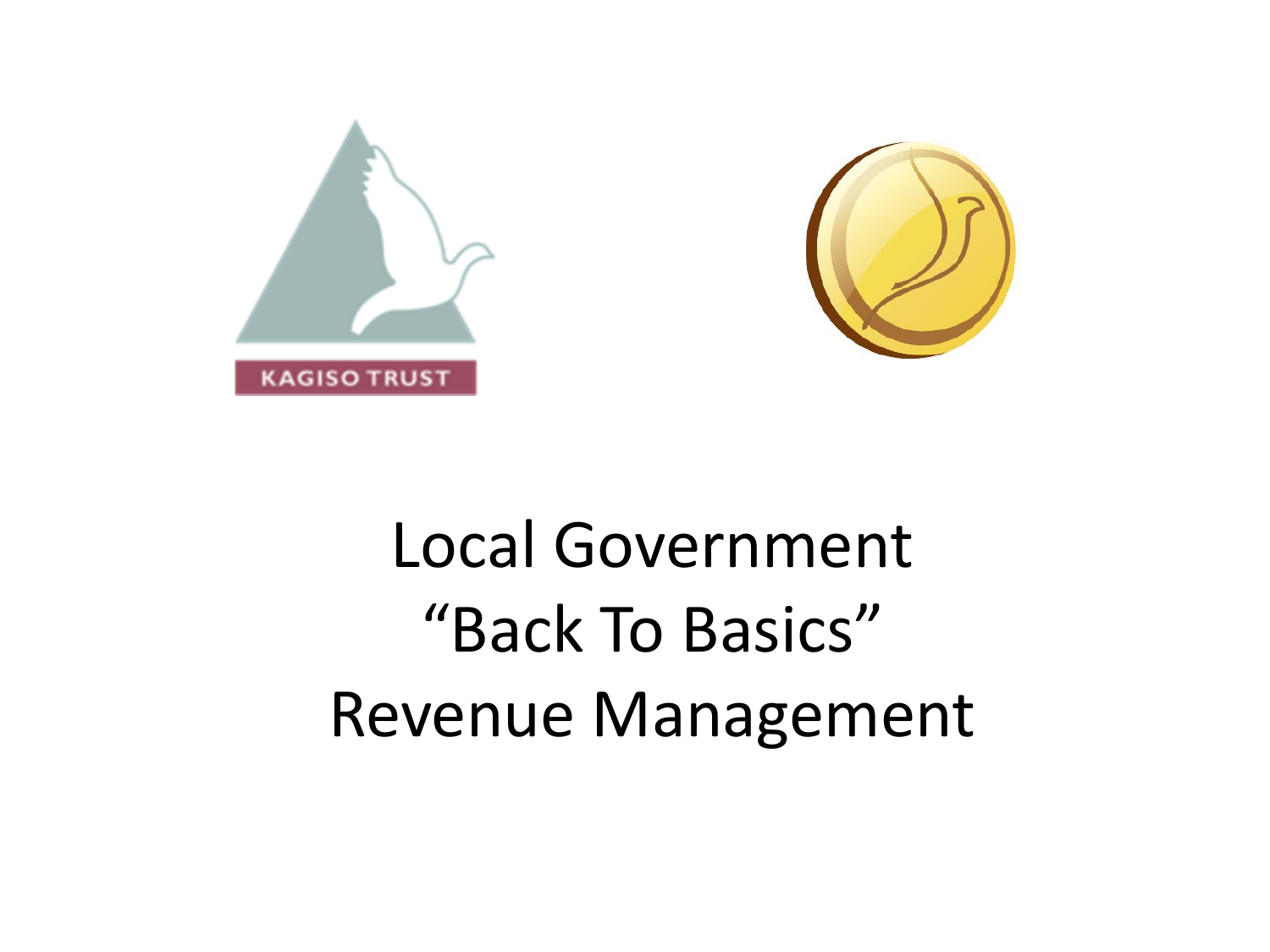## **High level Over View**

**(CoGTA Back To Basics –Discussion document)**

**"Our National Development Plan makes it clear that meeting our transformation agenda requires functional municipalities and a capable machinery at a local level that can create safe and healthy and economically sustainable areas where citizens and people can work, live and socialise." (Back to Basics)** 

**"Our goal is to improve the functioning of municipalities to better serve communities by getting the basics right."** 

**The Challenges: "Institutional Capacity, Poverty, Breakdown in Services, Municipal Viability, Low Rate of Collections, Escalating Debt, Breakdown in Trust (Institutions, Municipalities, Customers), Social Distance of Public Representatives(poor community engagement),**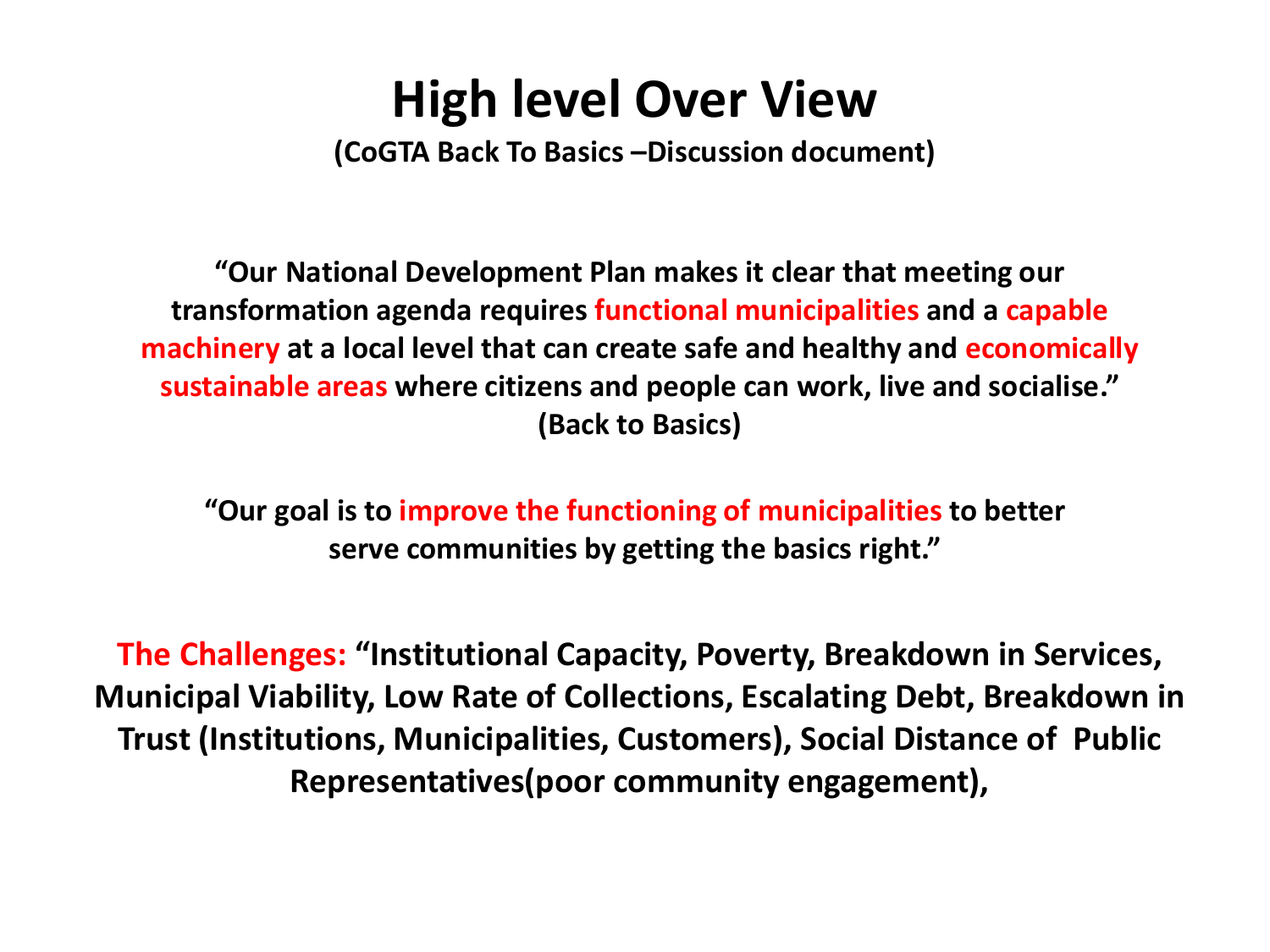## **High Level Over View Continued**



- **Doing Well**
- **Reasonably Functional**
- **Almost Dysfunctional**
- **ICU**

**These indicators will measure whether municipalities are performing in terms of the 'back to basics', namely:** 

- **Putting people first**
- **Delivering basic services**
- **Good governance**
- **Sound financial management**
- **Building capacity**

**"We need to do things differently if we want different results"**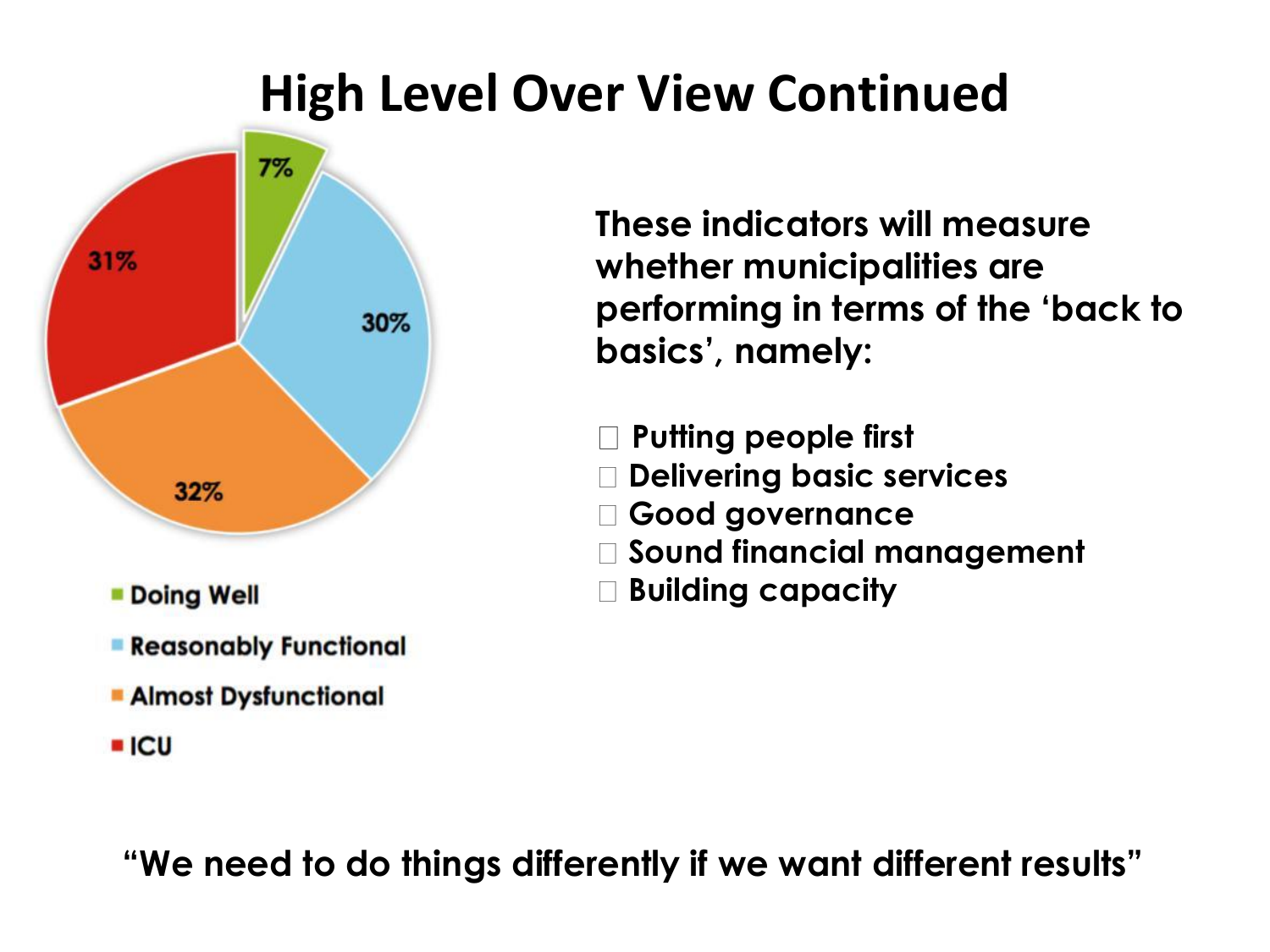### **What Business Model Changes must be adopted to make a difference**

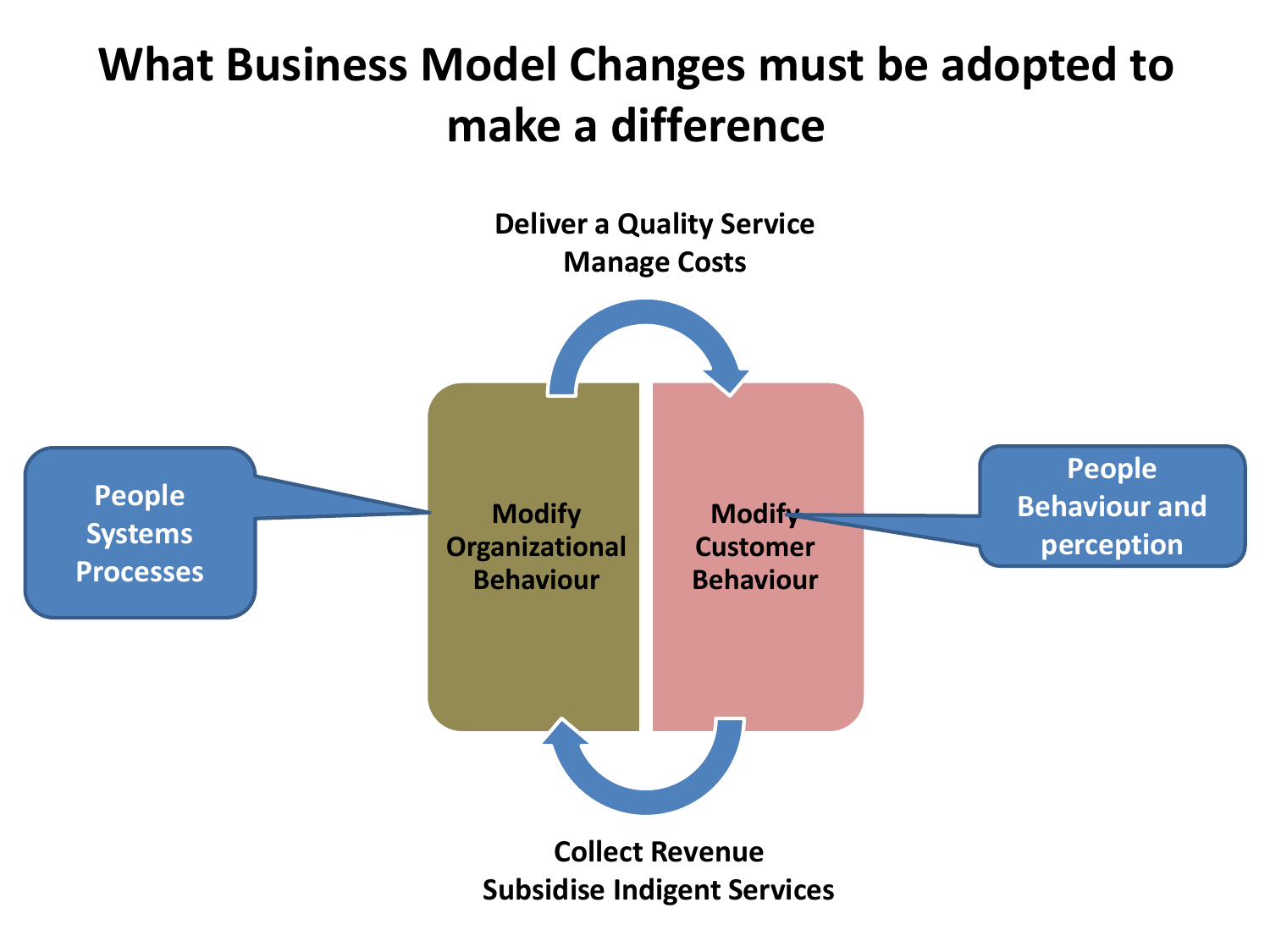### **Organizational Performance = People Performance (Staff and Customers)**



**Interesting Note :** Carnegiue Mellon Report soft skills report 21<sup>st</sup> Century Skills **NB: Success is 60 Soft Skills and 40% qualification**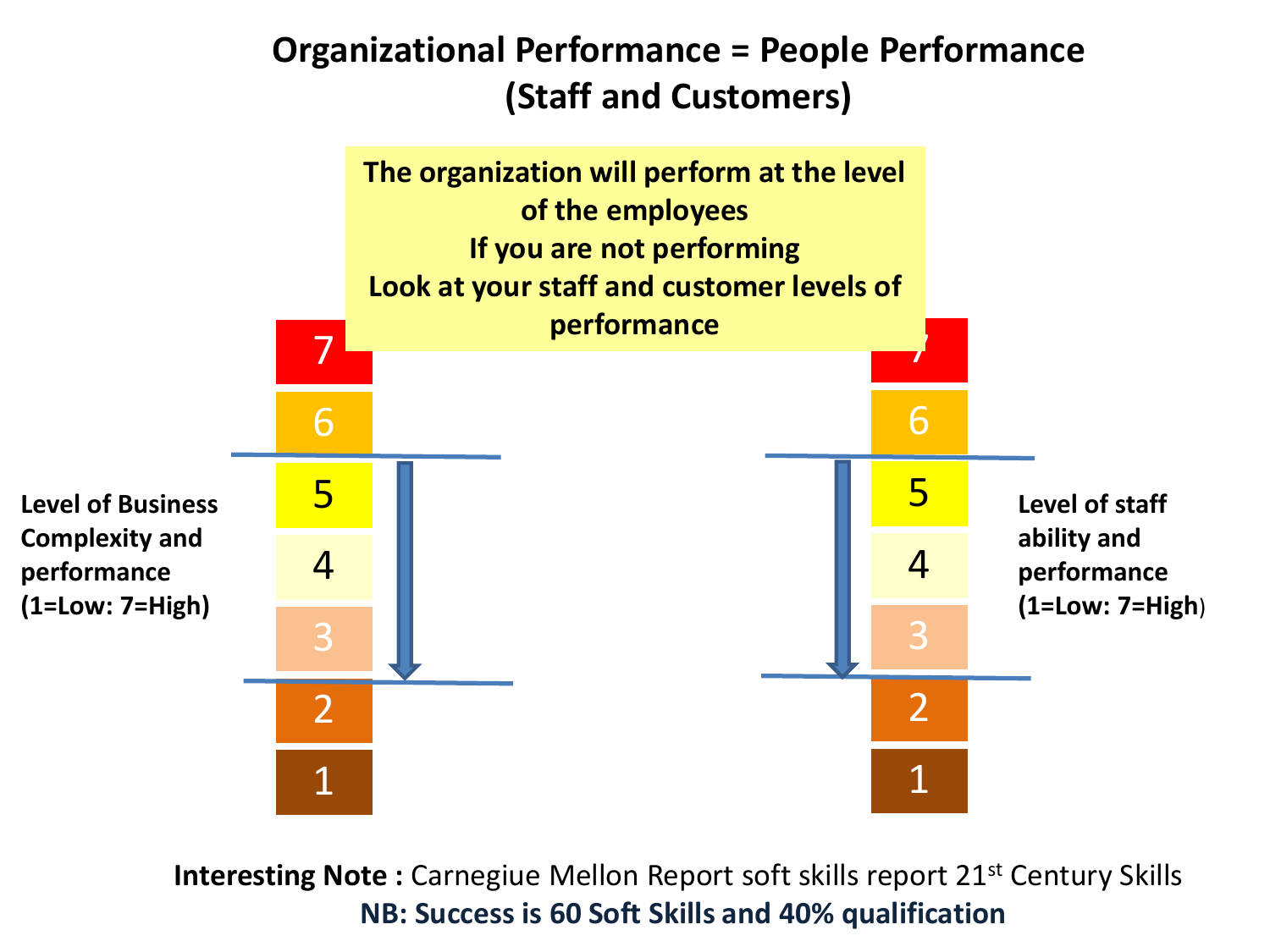

### **A Task for Organizational Leaders**

- **Do you have this type of person in your organization?**
- **What can you do to change the people in your organization?**

## **What Type of people do we need in Municipalities?**

**Critical 21st Century Skills**

## The Seven  $Cs -$ 21st Century Lifelong Skills

| <b>Seven Cs</b>                            | <b>Component Skills</b>                                                           |
|--------------------------------------------|-----------------------------------------------------------------------------------|
| <b>Critical Thinking-and-Doing</b>         | Problem-solving, Research, Analysis,<br>Project Management, etc.                  |
| Creativity                                 | New Knowledge Creation, "Best Fit"<br>Design Solutions, Artful Storytelling, etc. |
| Collaboration                              | Cooperation, Compromise, Consensus,<br>Community-building, etc.                   |
| <b>Cross-cultural Understanding</b>        | Across Diverse Ethnic, Knowledge<br>and Organizational Cultures                   |
| Communication                              | <b>Crafting Messages and Using</b><br>Media Effectively                           |
| <b>Computing / ICT Literacy</b>            | Effective Use of Electronic Information<br>and Knowledge Tools                    |
| <b>Career &amp; Learning Self-reliance</b> | Managing Change, Lifelong Learning<br>and Career Redefinition                     |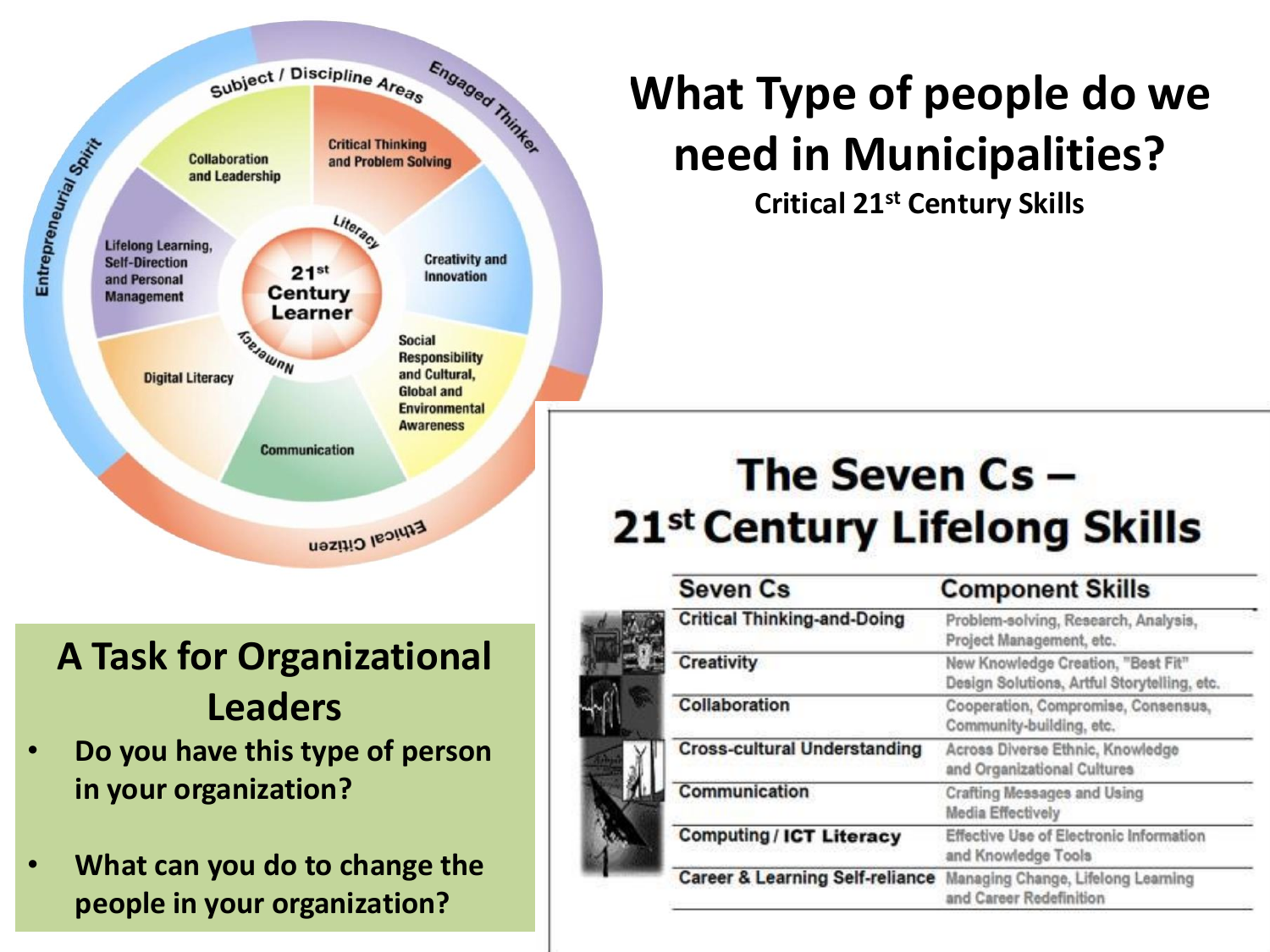### **Some Concrete Steps to take to Organizational Reform**

#### **Change The Reward System** Group achievement & group reward as part of employee benefit system **Promote organizational efforts**

#### **Collaboration**

Communication across the organization & encourage employee networks and cross-functional teams. **Incentivise collaboration and Build Teams**



#### **Get Personal**

Hold off-site retreats promoting organizationwide collaboration, build camaraderie & personal relationships. (Start with Management) **Staff make personal commitment to improved** 

**performance to achieve company goals & Motivate staff.**

**Management Must Take the lead and execute the changes Management teams must own Organizational performance**

#### **Promote Innovative Individual Thinking** Encourage Staff to come up with innovative thinking to solutions. **Incentivise, Reward & Promote Innovation**

#### **Common Organizational Goals**

Create Alignment understand how Individual roles affect the organizations performance. **Orientate staff to understand the importance of all functions with in the organization**

> **Be Customer Centric** Avoid focusing on internal issues only. Share market information and customer feedback with staff. Engage a customer user group to provide feedback on how the organization is meeting it's needs **Refocus the organization on Customer needs**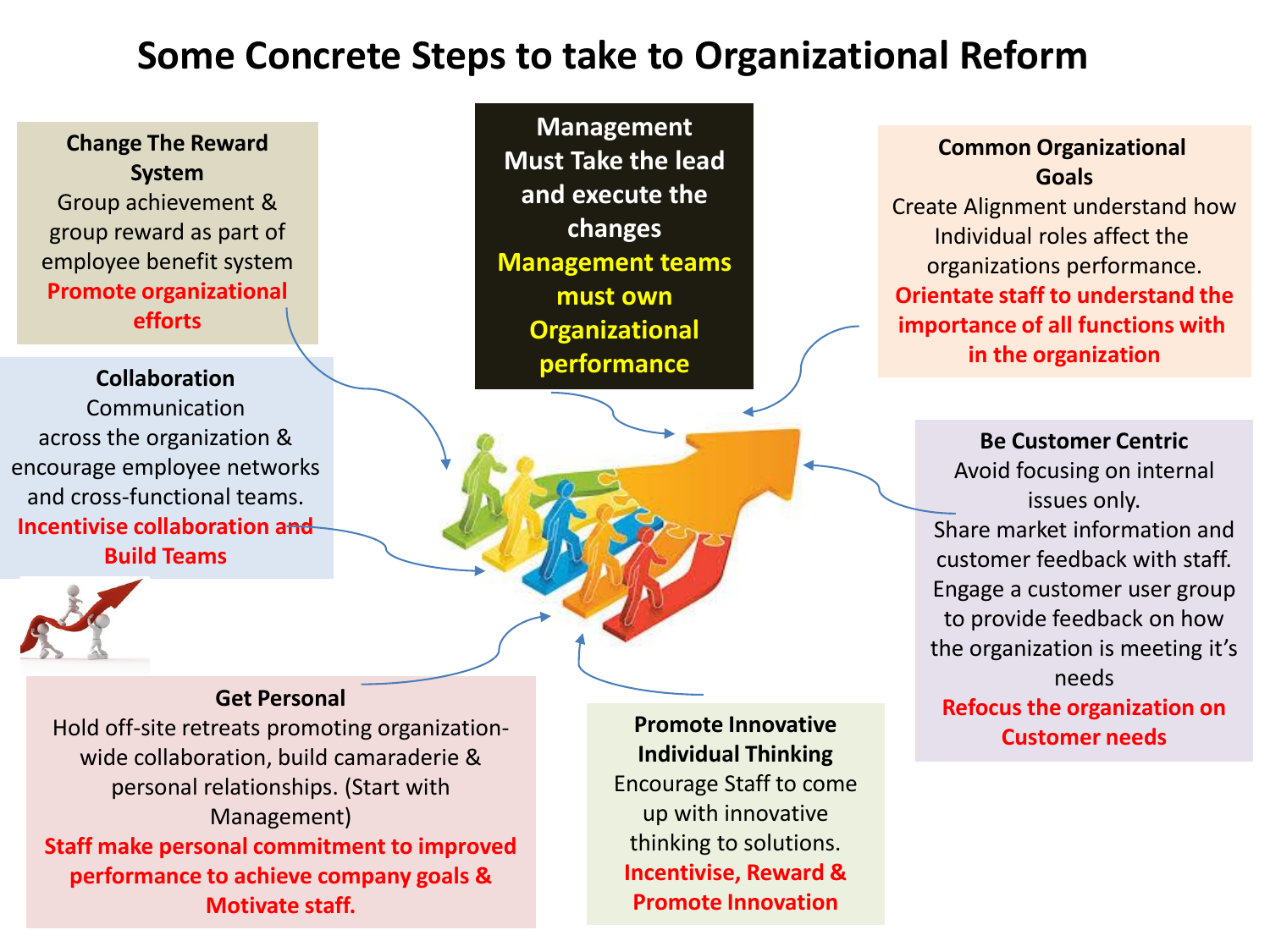## **Organizational Development Focus**

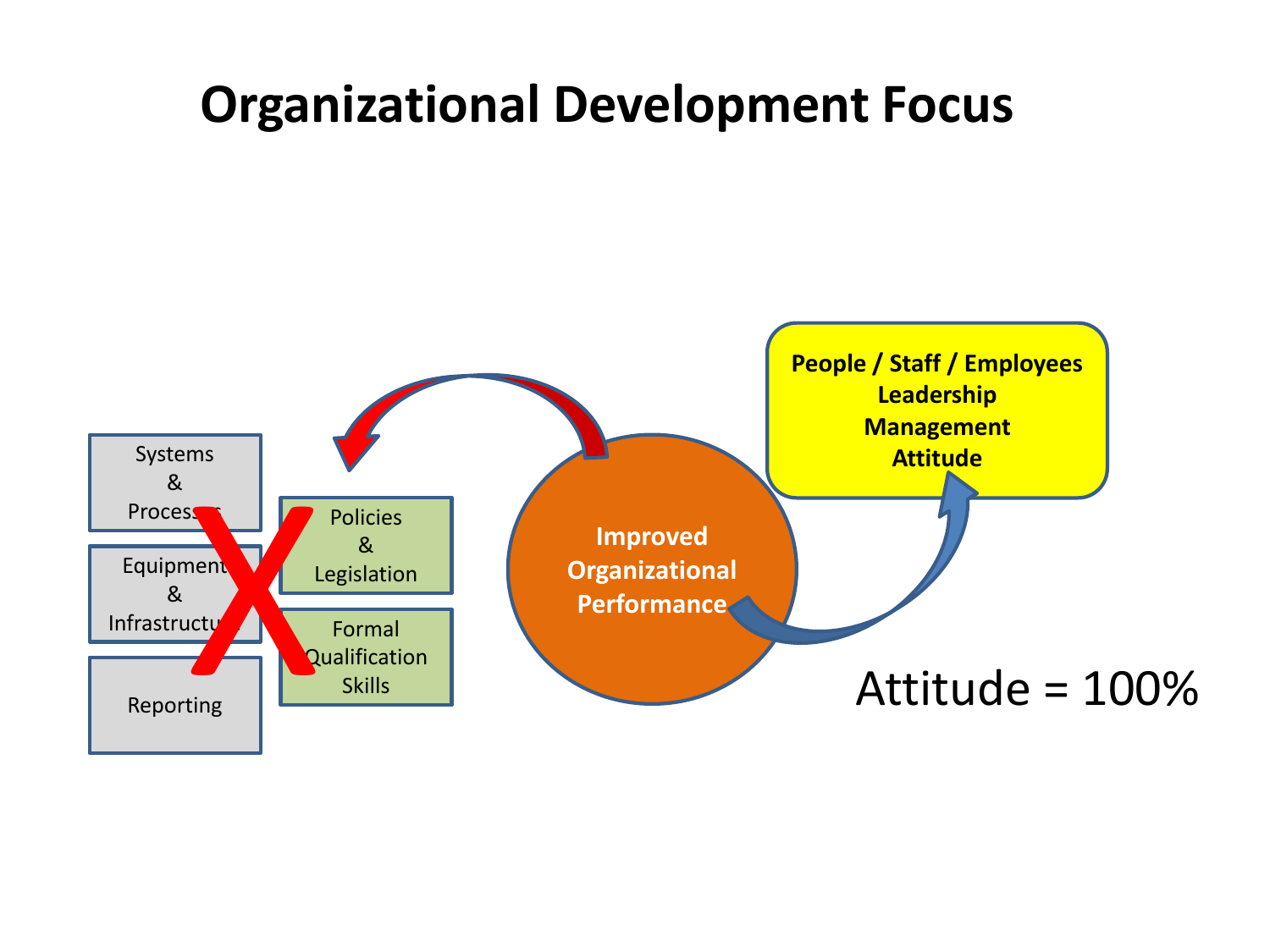**"People do what they do for reasons. If you want them to do something different, take away the reasons they're doing what they're doing, and give them reasons to do something different**

**The solution starts with Management and Leaders**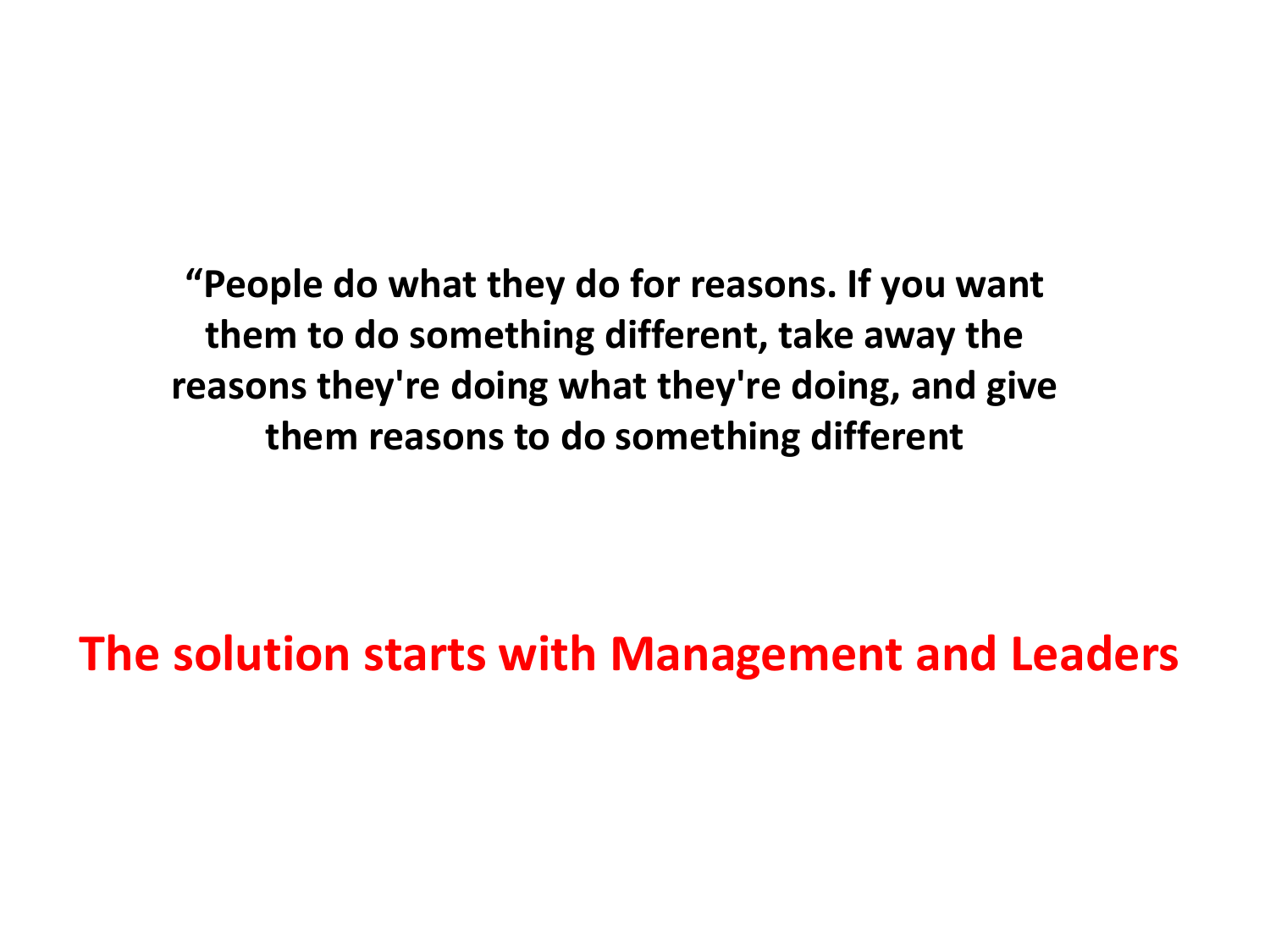## **Customer Change**

**Has our Customer Changed?**

### By 2017 a new breed of customer will dominate – we call them Digital Natives



**Municipalities must meet the customer Mobile digital demands and exploit the opportunity to derive value from the change.** 

**Municipality**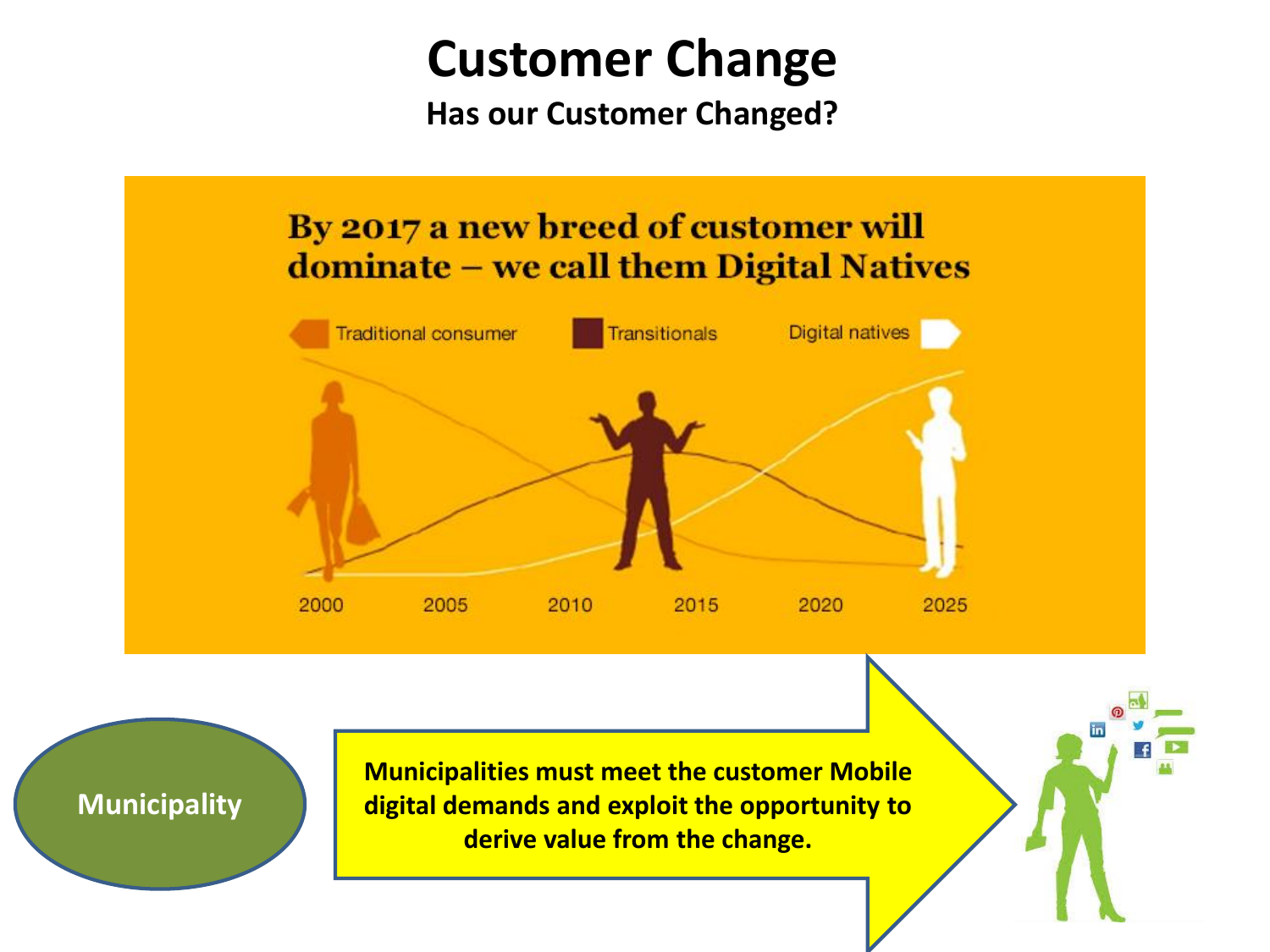# **How do we tackle the Opportunity?**

#### **Municipalities Should Ask themselves the following questions**

- **Is the current model working?**
- **Will it survive the digital trend?**
- **Does my current customer communication work?**
- **What customer trends / behaviour are we trying to modify?**
- **Are you customer centric and are you allowing customers to create part of the value?**
- **Does your customer trust you enough to use your information for their benefit?**

#### **Create Value for the Customer**

- **Relevant Accurate Data**
- **Provide a service that the customer can use**
- **Provide rewards that benefit the consumer**
- **Promote desired responses from the customer.**

**Future Successful Municipalities Will**

- **Articulate how adding value will transform inputs into out puts (to staff and customers)**
- **Manufacture a relationship between suppliers, municipality and the customers to create value for all parties and modify customer behaviour.**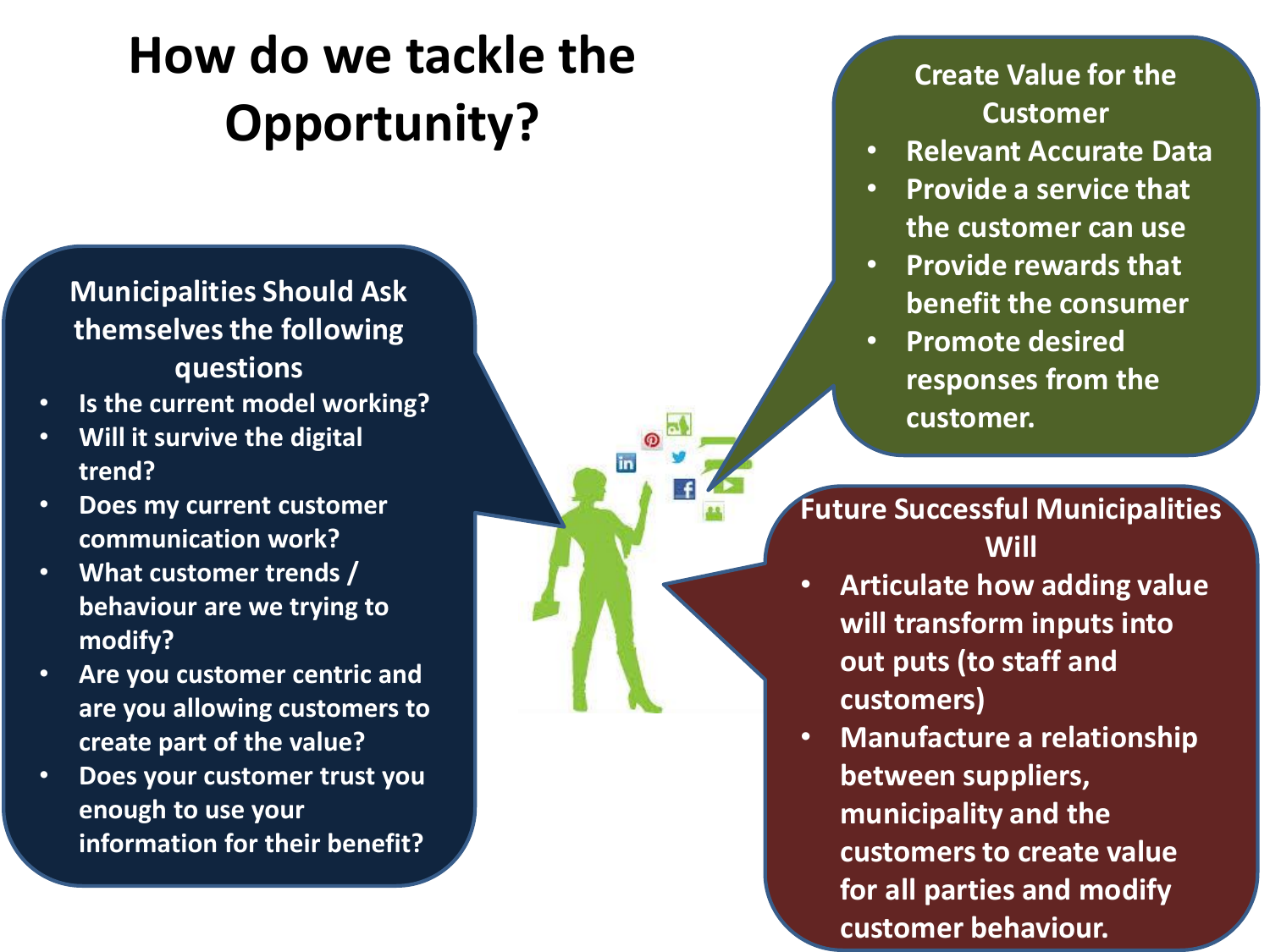

- **One Way Communication**
	- Traditional Bill Posting
	- MMS Billing
	- Email Billing
	- SMS reminders
	- Traditional limited Credit Management
- **Often with incorrect information.**
- **Limited Value for the customer.**
- **Dissatisfied Customers, non payment, escalating debt**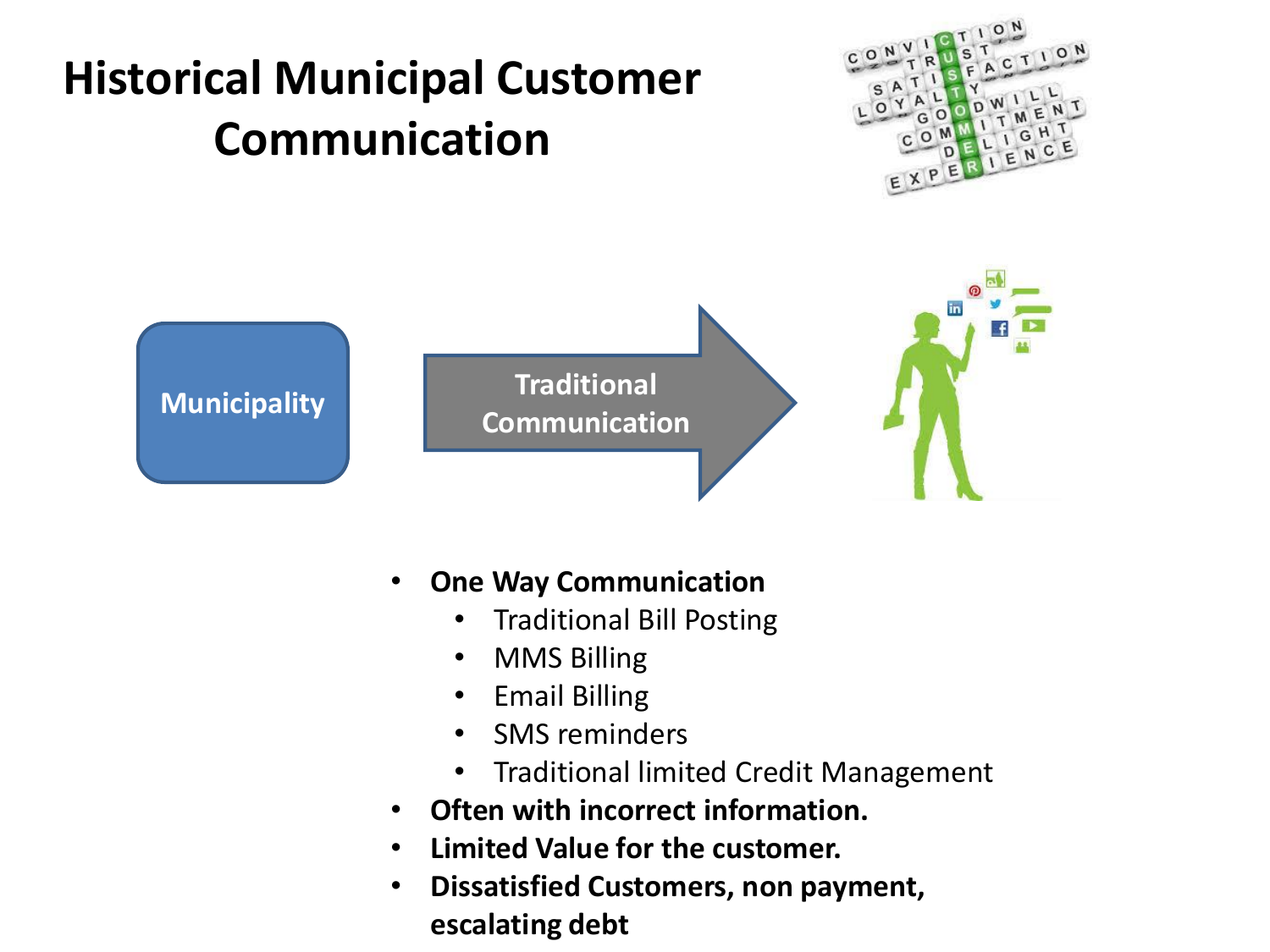## **Creating Value for The Greater Value Eco System**

**Communication Intention** Value for the greater Eco System Change customer behaviour into desired behaviour.

**Municipality**

**New Digital Approach Communication**

#### **Municipal Value**

- **More Revenue collected sooner**
- **Greater Customer Compliance**
- **Reduction in cost of providing services (Indigent Management)**
- **Efficient reliable communications with customer**
- **Access to accurate data on a regular basis**
- **Plot Trends and stay abreast of change**
- **Ability to receive and react to customer queries**

**Create Customer Value (Rewards for compliance)**

- **Pay by 15th receive a reward.**
- **Send me data and receive a reward**
- **Register for indigent subsidy and receive a reward**
- **Comply with indigent policy receive a reward**
- **Report technical problems and receive a reward (potholes, burst pipes).**
- **Customer Satisfaction receive something for nothing that they care about**
- **Select applicable range of suitable rewards**

#### **Create Partners Value**

- **Increased business Turnover**
- **New customers**
- **Brand Awareness**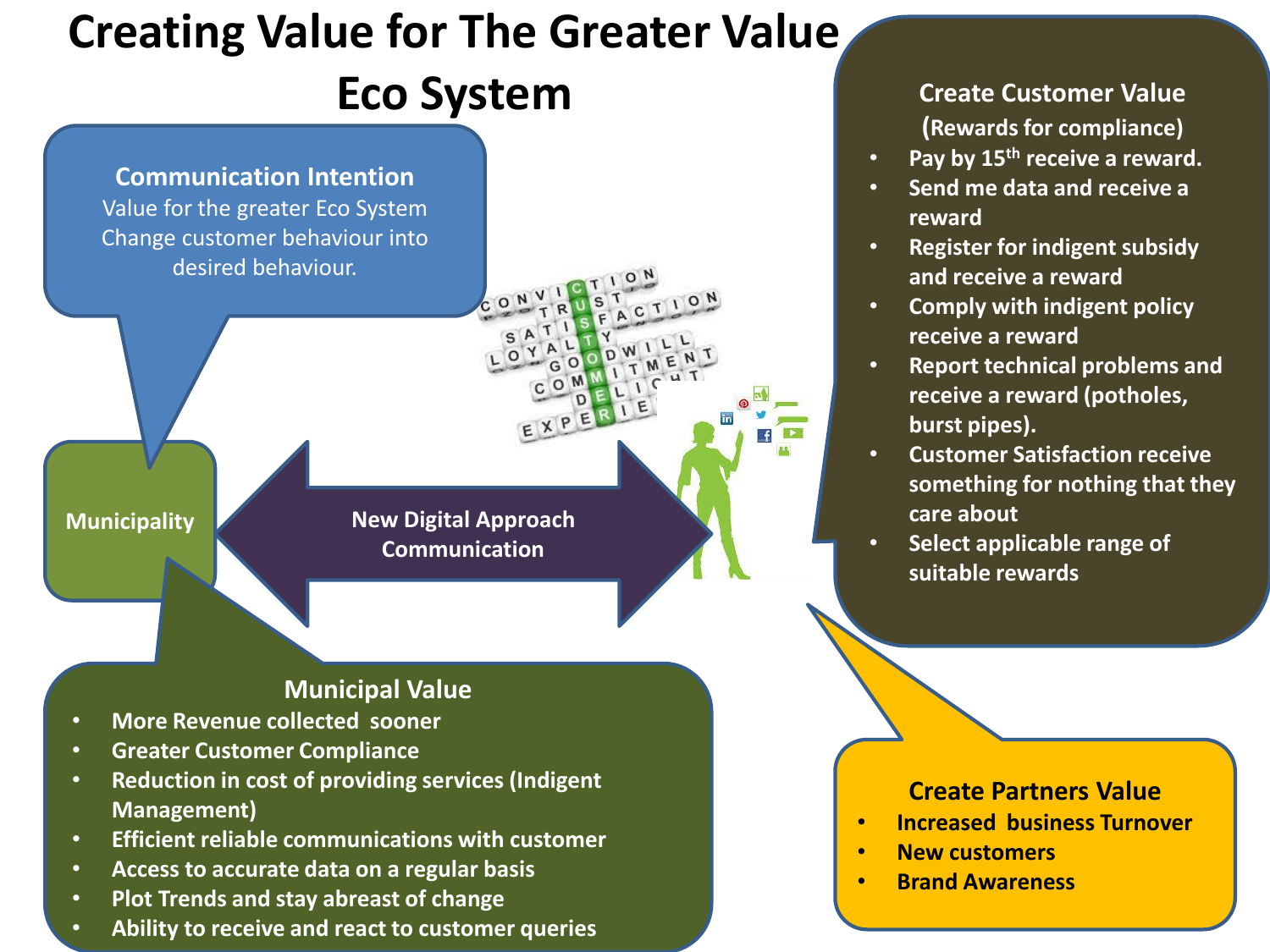### **The Importance of Accurate Data:**

**Kagiso Data Optimization System (K'DOS")**

### **NB: This is only Posable with Accurate Data**